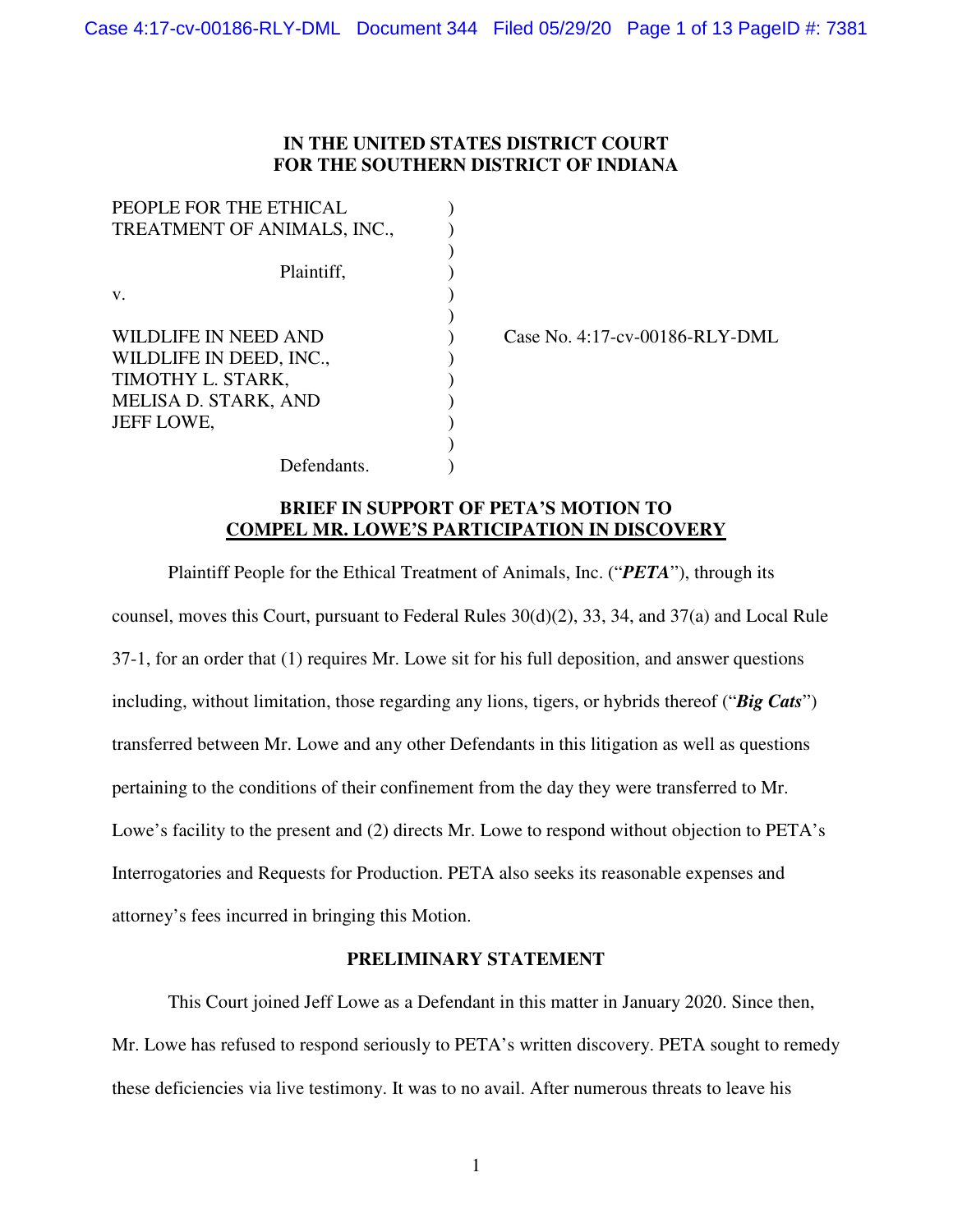deposition early, he stormed out in under an hour. During the deposition, he refused to answer many questions. His reasons for not answering included easily disproven falsehoods and were frequently unreasonable. For example:

**Q. Have any of these four lions had any medical issues since August 12, 2019?**  A. That's also none of your business. Protected by HIPAA.

*See* May 27, 2020 Deposition Transcript of Jeff Lowe ("*Lowe Tr.*"), at 28:1-4, attached as **Exhibit 1**.

 Mr. Lowe believes he is above this Court's authority. In his words: "I've already walked out of one of your depositions, right? Right? What did you do? What did you do to me that time? Nothing. . . . I will get up and leave. You can compel my testimony. They'll put sanctions on me, and I have no assets deliberately so you'll never get anything from me." Lowe Tr.13:14-16; 40:23-41:2. PETA requests this Court show Mr. Lowe his contempt for the judicial process has consequences.

### **BACKGROUND**

### **A. Mr. Lowe's Joinder in this Action**

PETA deposed Mr. Lowe as a third party witness to this litigation on July 10, 2018. Mr. Lowe stormed out of that deposition while it was still ongoing after counsel for PETA asked him to affirm that he would not participate in the transfer of animals held under another individual's Animal Welfare Act ("*AWA*") license. ECF No. 204-5, at 122:3-125:16.

On July 25, 2019, this Court clarified a prior evidence preservation order and stated that neither Mr. Lowe nor any other Defendant may "transfer, move, or relocate any Big Cat before this litigation comes to an end." ECF No. 239.

On September 8, 2019, Mr. Lowe stated on Facebook that "[on] July 17th-18th Tim [Stark] pulled five newborn lion cubs, against a Federal Court Order and asked me to claim they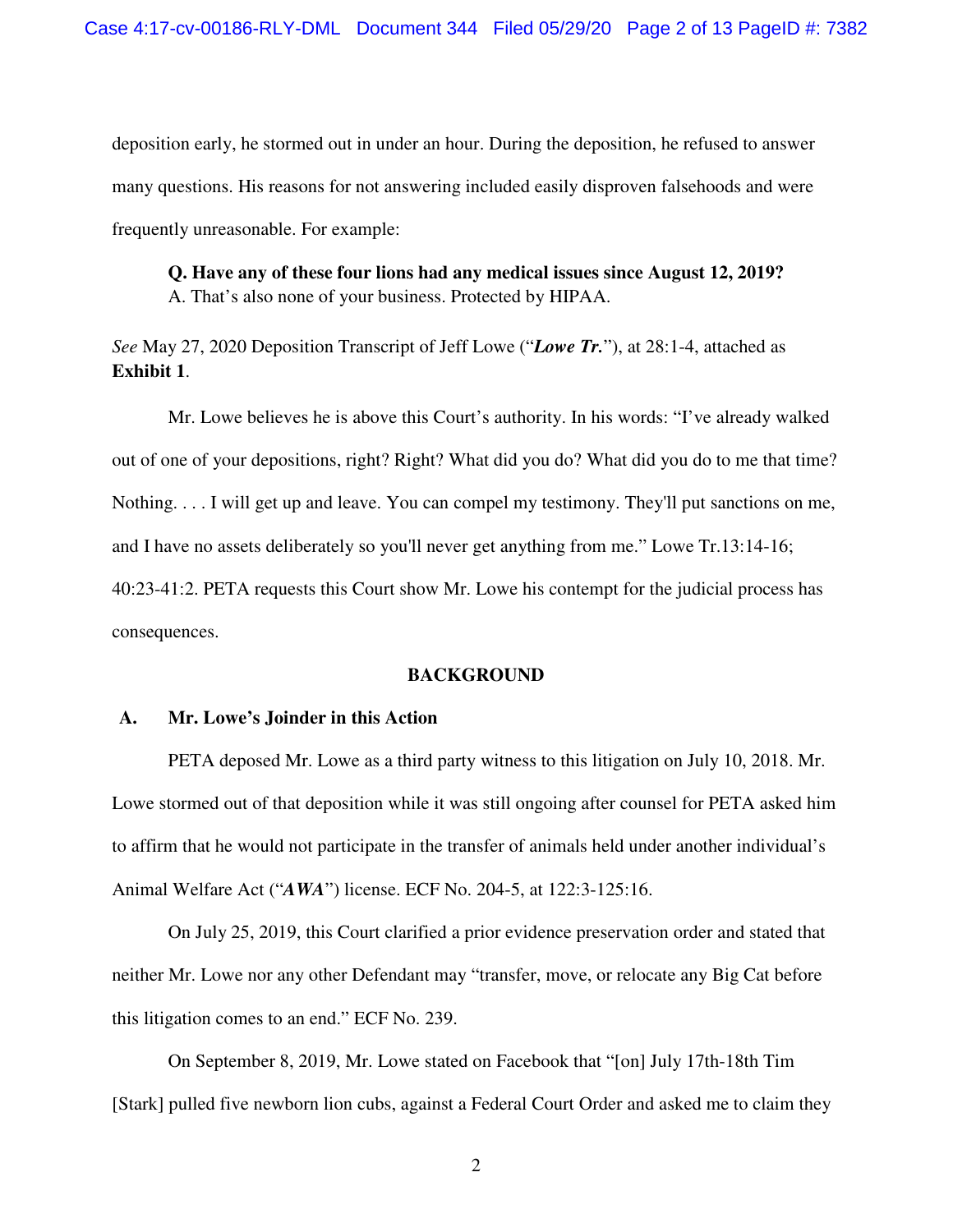were born at my park." ECF No. 265-3. On September 13, 2019, Mr. Stark notified the court that four cubs had been born at Wildlife in Need ("*WIN*") in Indiana and then transferred to Mr. Lowe's facility in Oklahoma. ECF No. 260. On October 1, 2019, Mr. Lowe stated on Facebook that Mr. Stark "lied to a Federal Judge by telling the judge that I instructed him to pull lion cubs. What he didn't know is that [my wife] recorded him talking about pulling the cubs and asking me to lie to the USDA. I also made sure to text Stark about him pulling cubs against a court order. Those text messages have been turned over to the Indiana [Attorney General] and the Judge in his Federal trial." ECF No. 265-4.

As a result, on January 17, 2020 this Court entered an order joining Mr. Lowe as a required defendant. ECF No. 284. PETA filed an amended complaint joining Mr. Lowe on January 29, 2020. ECF No. 285 ("*Amended Complaint*").

Mr. Lowe filed an Answer to PETA's Amended Complaint on February 25, 2020. ECF No. 296.

### **B. PETA's Written Discovery Directed to Mr. Lowe**

On March 10, 2020, this Court asked the parties to confer and propose a schedule for discovery, experts, witness and exhibit lists, and dispositive motions related to the claims involving Mr. Lowe. ECF No. 305. Mr. Lowe refused to participate in this process. PETA, along with Defendants Melisa Stark and WIN, through their counsel, and Mr. Stark (collectively, "*WIN Defendants*") filed a proposed schedule on March 23, 2020. ECF No. 307.

PETA served Interrogatories and Requests for Production on Mr. Lowe on April 1, 2020. *See* PETA's First Set of Interrogatories and Requests for Production to Defendant Jeff Lowe, attached as **Exhibit 2**.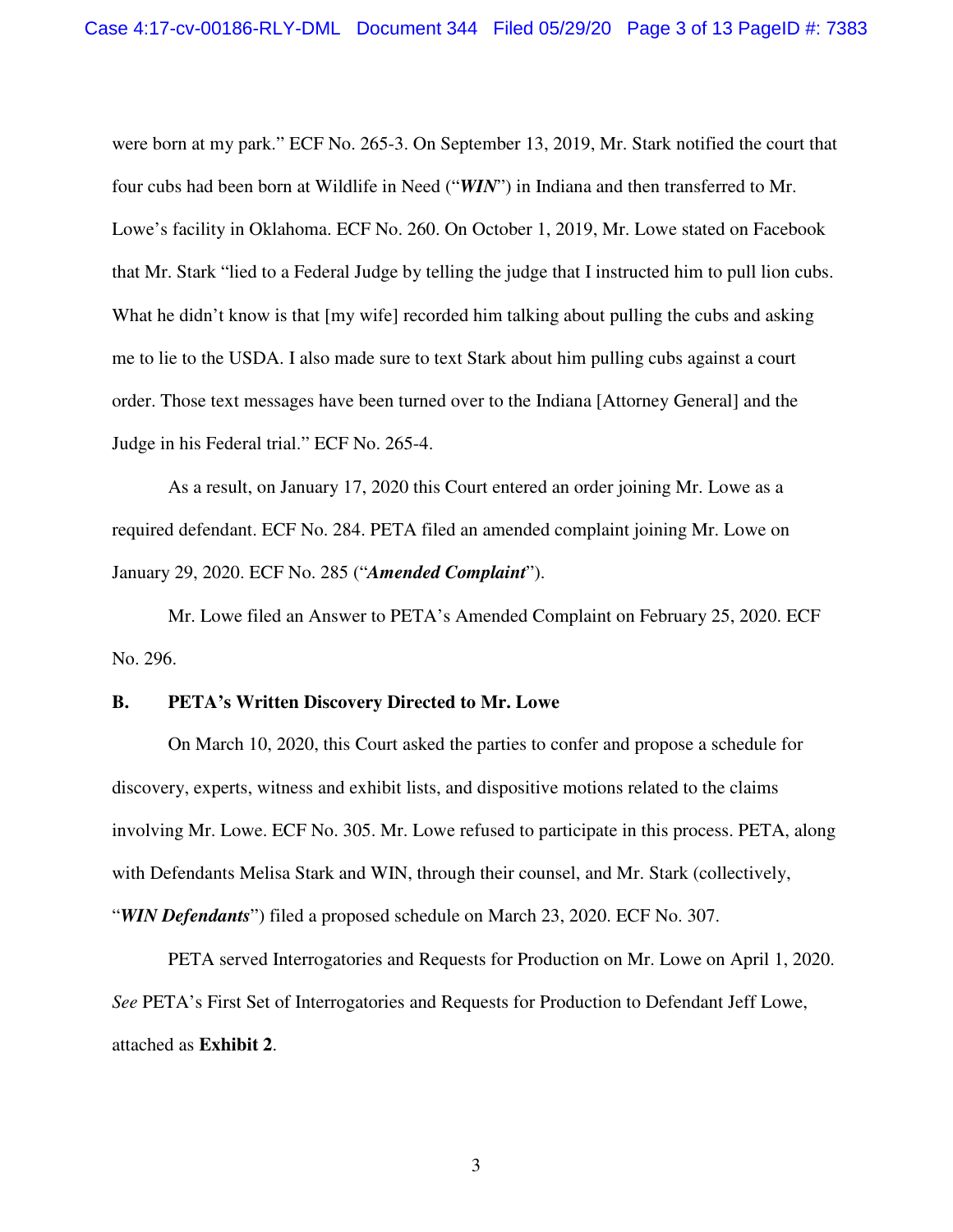Mr. Lowe did not respond within the required 30 days. Fed. R. Civ. P. 33 (b)(2) and 34(b)(2)(A). Emails to Mr. Lowe eventually yielded a response. *See* Answers to First Set of Interrogatories and Request for Production from Defendant Jeff Lowe, attached as **Exhibit 3**. In his response, Mr. Lowe contradicted his prior claim to have recordings and text messages regarding the lion cubs transferred from WIN. *Id.*, at 1-2 ("I have no communications or recordings or test [sic] messages with Stark or my wife regarding the big cats [transferred from WIN] . . . I have no documents, videos, audio recordings, or communications with regard to these 4 lion cubs."). He also stated: "Any communication I have had with the Office of Indiana Attorney, specifically, General Curtis Hill, cannot be handed over to Plaintiff at the specific order of Curtis Hill, not to reveal any details of his investigation." *Id.* He also stated, without elaboration, that any medical records pertaining to these Big Cats "are privileged." *Id.*

PETA attempted to confer with Mr. Lowe regarding his inadequate discovery responses.<sup>1</sup> These efforts yielded similar results. *See* May 7, 2020 email from J. Lowe, attached as **Exhibit 4** ("It's possible that I provided more information to the State of Indiana for their case against Stark Demand that Curtis Hill share that material with you, if you feel entitled to it. Even if I still had that information, I was told not to share information about their investigation into Stark with ANYONE. . . . Those [Big Cat diet and enrichment plans] are privileged information that we refuse to share with anyone. . . . I have been instructed by the Attorney General of Indiana not to share ANY information regarding their investigation into Tim Stark. Medical records of any of Stark's animals under my care, are definitely part of their criminal investigation.").

-

<sup>&</sup>lt;sup>1</sup> As Mr. Lowe is a pro se party, PETA was under no obligation to meet and confer with him to resolve these deficiencies. Regardless, PETA believes these efforts, along with PETA's attempt to address the shortcomings of Mr. Lowe's written discovery at his deposition, would meet the standard of Local Rule 37-1(a).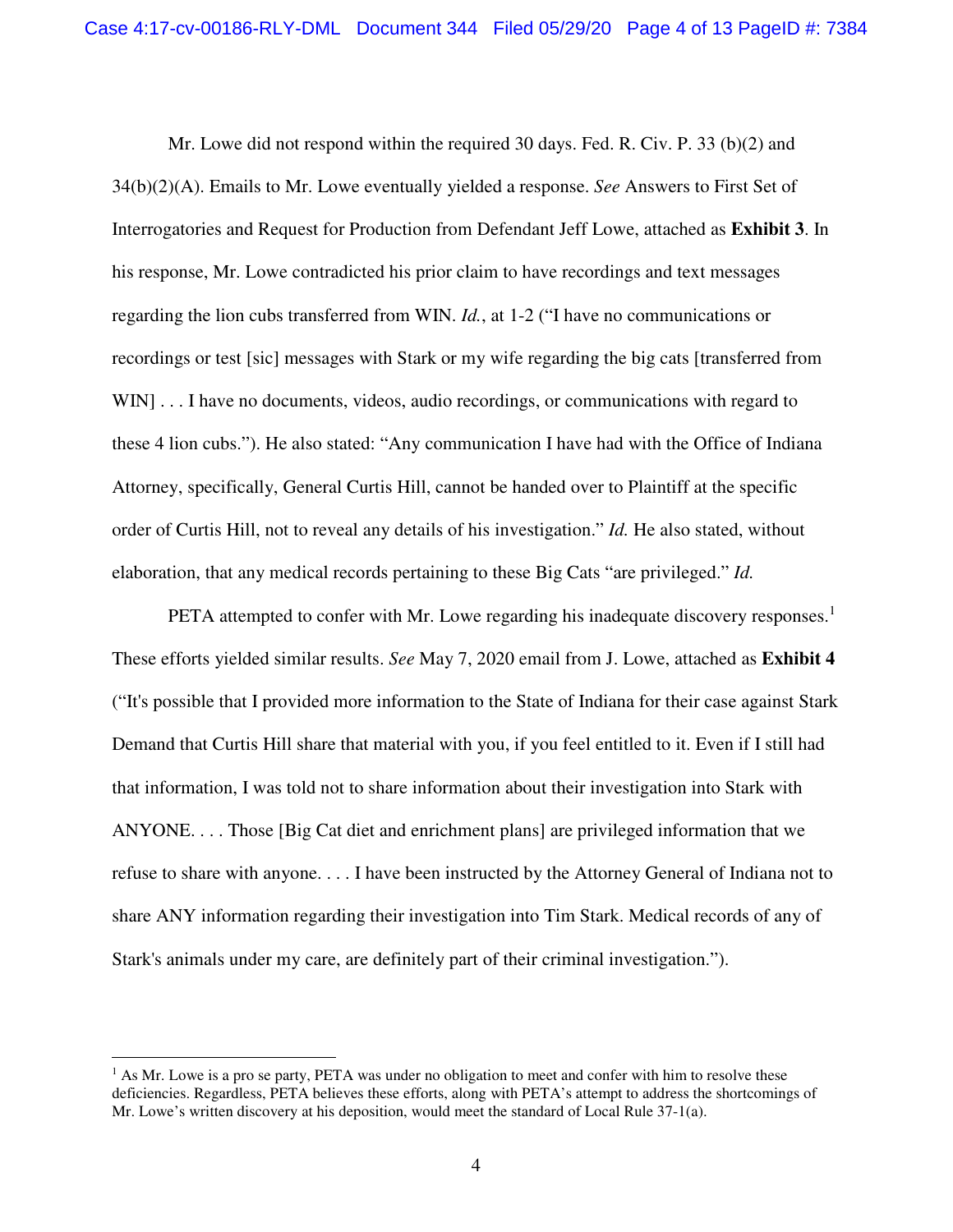### **C. PETA's Deposition of Mr. Lowe**

-

PETA noticed Mr. Lowe's remote deposition for May 27, 2020, at 9:00 a.m. CST. *See*  Notice of Videotape Deposition, attached as **Exhibit 5**.

Mr. Lowe's deposition commenced as scheduled. Within minutes, Mr. Lowe asked: "Have you cleared this with [Indiana Attorney General] Curtis Hill who has told me not to discuss this criminal investigation with anyone including PETA? . . . I will end this if nobody has cleared this as I instructed them to do. Because I'm not going to . . . violate an order in a criminal suit for PETA's suit against Tim Stark." Lowe Tr. 10:21-11:5.<sup>2</sup>

Counsel for PETA then showed Mr. Lowe an email from the Office of Indiana Attorney General Curtis Hill, dated May 20, 2020 stating that "[i]t has come to my attention that Jeff Lowe has stated to you and/or your co-counsels that he was advised by the Indiana Office of Attorney General to not provide others information about Wildlife in Need and/or Tim Stark. This is not true. The Indiana Office of Attorney General never provided said direction to Jeff Lowe." *See* May 20, 2020 email from P. Rizzo, attached as **Exhibit 6**.

In response, Mr. Lowe threatened to walk out of the deposition. Lowe Tr. 13:13-25 ("You guys think you scare me. I've already walked out of one of your depositions, right? Right? What did you do? What did you do to me that time? Nothing. . . . I'm going to give you a few more minutes if you keep asking me questions that you know the answers to then I'm leaving.").

Mr. Lowe made similar threats throughout the deposition. *See, e.g.* Lowe Tr. 39:11-41:2 ("[S]itting here trying to stump me with your stupid questions isn't going to work because this is why I will leave.  $\ldots$  [Y]ou're throwing out stupid questions, Asher.  $\ldots$  Don't f<sup>\*</sup>cking do that,

<sup>&</sup>lt;sup>2</sup> PETA does not know whether a criminal investigation of Mr. Stark by the Indiana Office of the Attorney General exists. PETA is aware only of a pending civil matter; counsel for WIN professes likewise. Lowe Tr. 10:24-25.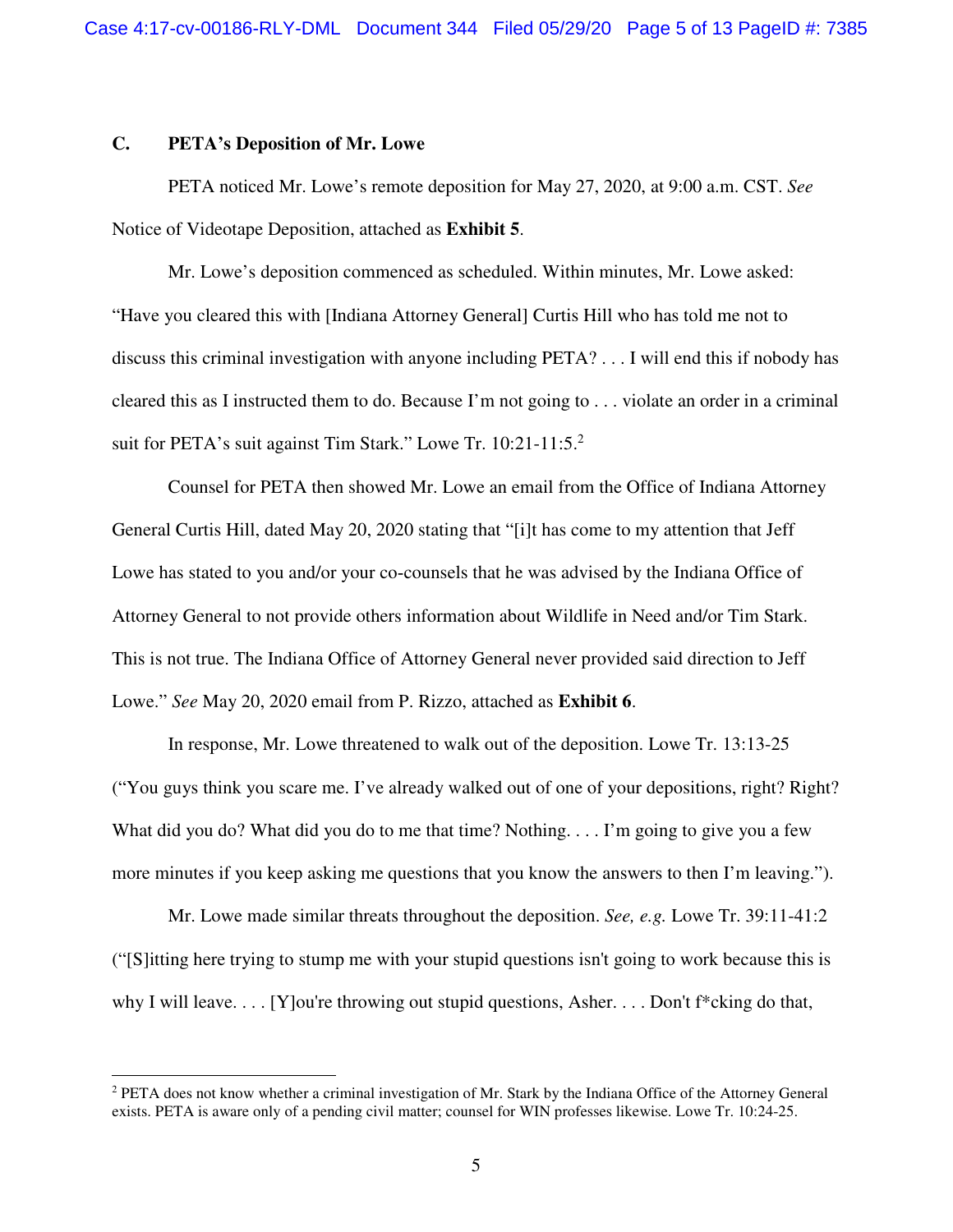dude. I will get up and leave. Tim Stark, I know there's a big smile on your face because you have seen this shit happen before. Asher, don't tell me what to do. I'll turn this phone off just like that. . . . I will get up and leave. You can compel my testimony. They'll put sanctions on me, and I have no assets deliberately so you'll never get anything from me.").

During the deposition, counsel for PETA asked Mr. Lowe about veterinary care administered to the lion cubs transferred from WIN. Mr. Lowe refused to answer. Lowe Tr. 27:2- 28:11 ("Q. What's the name of that veterinarian? A. It's none of your business. . . . Q. Have any of these four lions had any medical issues since August 12, 2019? A. That's also none of your business. Protected by HIPAA. Q. Is it your testimony that HIPAA protects big cats? A. Yes. It protects my medical records and those are my medical records. Q. Has a veterinarian treated any medical issues for these big cats since August 2019? A. Again, that's protected information.").

Mr. Lowe stormed out of the deposition shortly thereafter, in response to questions about the qualifications of the staff who provide day-to-day care to the lions taken from WIN. Lowe Tr. 50:1-9 ("Q. Is there a specific level of knowledge or qualification that someone working at your zoo needs to be on the big cat crew? A. Yes, they have to be trained. And this has nothing to do—I'm—you're dangerously close to me walking away. Q. For how long do they have to be trained? A. All right. I'm leaving. See you later, guys. Bye, Tim.").

Counsel for PETA then adjourned Mr. Lowe's deposition pending the resolution of this Motion. Lowe Tr. 50:23-51:11 ("[C]ounsel for PETA consulted with chambers for Magistrate Judge Lynch. The Court requested that we establish for the record what occurred. Mr. Lowe hung up and left the deposition after slightly under an hour on the record after I asked him about the training undertaken by staff at his facility that cared for the four lions taken from WIN. We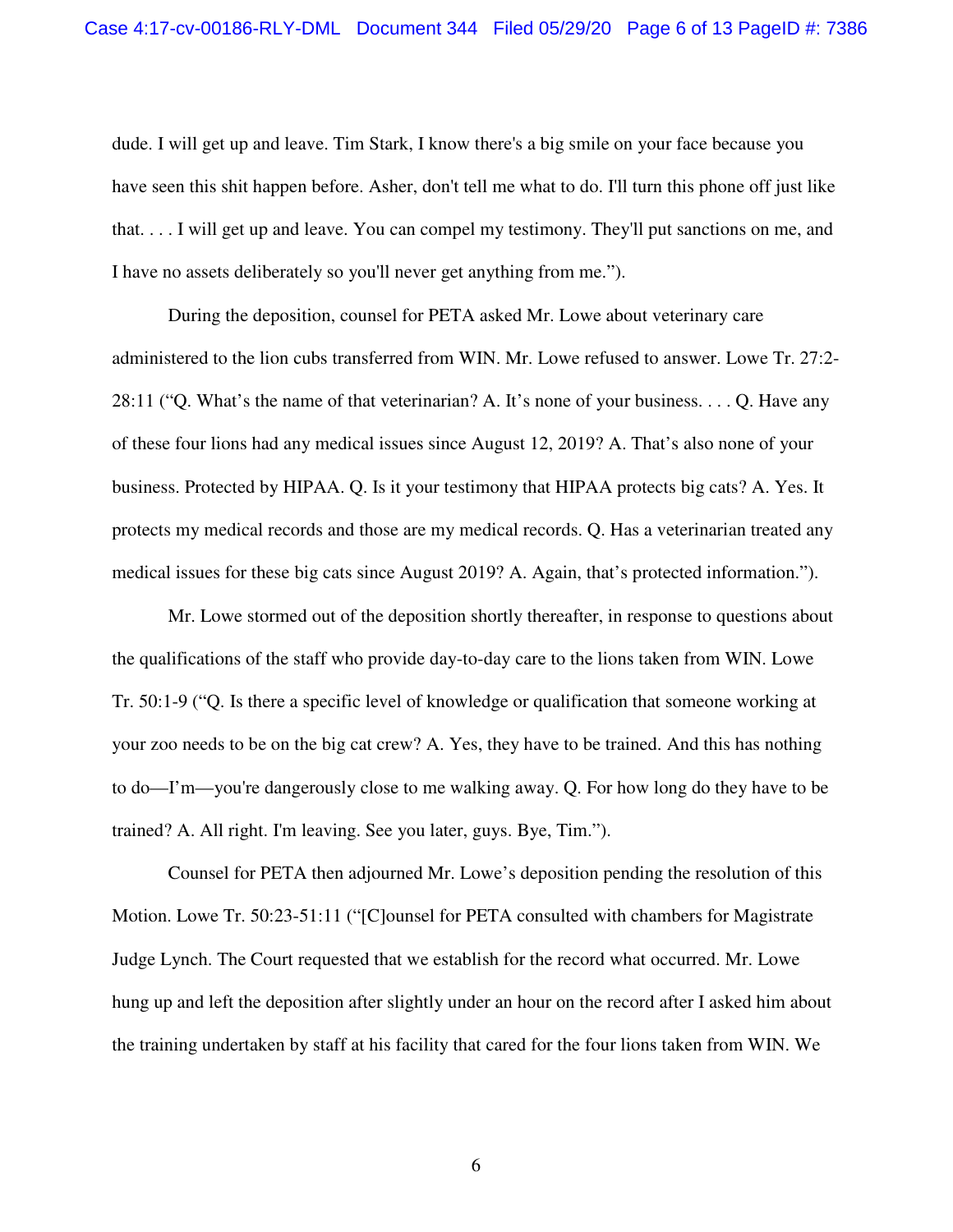will not be closing the deposition, and we will be filing a motion with the Court to compel Mr. Lowe to complete this deposition. With that, we can go off the record for the rest of the day.").

#### **ARGUMENT**

 Mr. Lowe testified that in August 2019 Tim Stark drove from Indiana to central Oklahoma, dropped off four lion cubs, and told him "here, take care of these." Lowe Tr. 6:6-10; 16:18-21. Yet Mr. Lowe has refused to testify, and has otherwise evaded discovery, about the care he has provided these cubs. These unreasonable evasions culminated in Mr. Lowe walking out of his deposition. Mr. Lowe's abuse of the discovery process merits an order compelling discovery and sanctions. *See, e.g.*, ECF No. 73, at 7 ("Under Rule 37, the court has the power to sanction a party that violates a discovery order or who makes evasive or incomplete disclosures in response to documents requests or interrogatories. . . . Rule 37 sanctions are appropriate where a party displays willfulness, bad faith, or fault in violating his discovery obligations. . . . Willfulness or bad faith may be inferred through a party's 'pattern of contumacious conduct or dilatory tactics' . . . and fault considers whether a party's discovery conduct demonstrates objectively a lack of reasonableness." (citations omitted)).

 Mr. Lowe's repeated testimony that he believes himself immune from consequences for "walk[ing] out of one of your depositions," *see, e.g.,* Lowe Tr.13:14-16; 40:23-41:2, is clear evidence of his willfulness, bad faith, and fault. As is the fact this is the *second* time he has pulled this exact stunt during this litigation.<sup>3</sup> ECF No. 204-5, at 122:3-125:16 (throwing objects

-

 $3$  The typical seven-hour limit for deposition duration contemplated by Fed. R. Civ. P. 30(d) should not impede PETA's ability to obtain discovery from Mr. Lowe. Mr. Lowe's two fact depositions in this matter have amounted to, cumulatively, less than four hours on the record. As explained in this Motion, most of Mr. Lowe's second deposition—the only opportunity PETA has had to question him as a Defendant regarding matters giving rise to his liability—was consumed by Mr. Lowe's dilatory tactics. Courts in this jurisdiction have recognized "'Rule 30(d)(2) itself does not cap depositions categorically at seven hours. Instead, it states that the court [must] authorize more time 'for a fair examination.''" *Indianapolis Airport Auth. v. Travelers Prop. Cas. Co. of Am.*, No. 1:13-CV-01316- JMS, 2015 WL 4458903, at \*5 (S.D. Ind. July 21, 2015). More time will be needed for a fair examination when a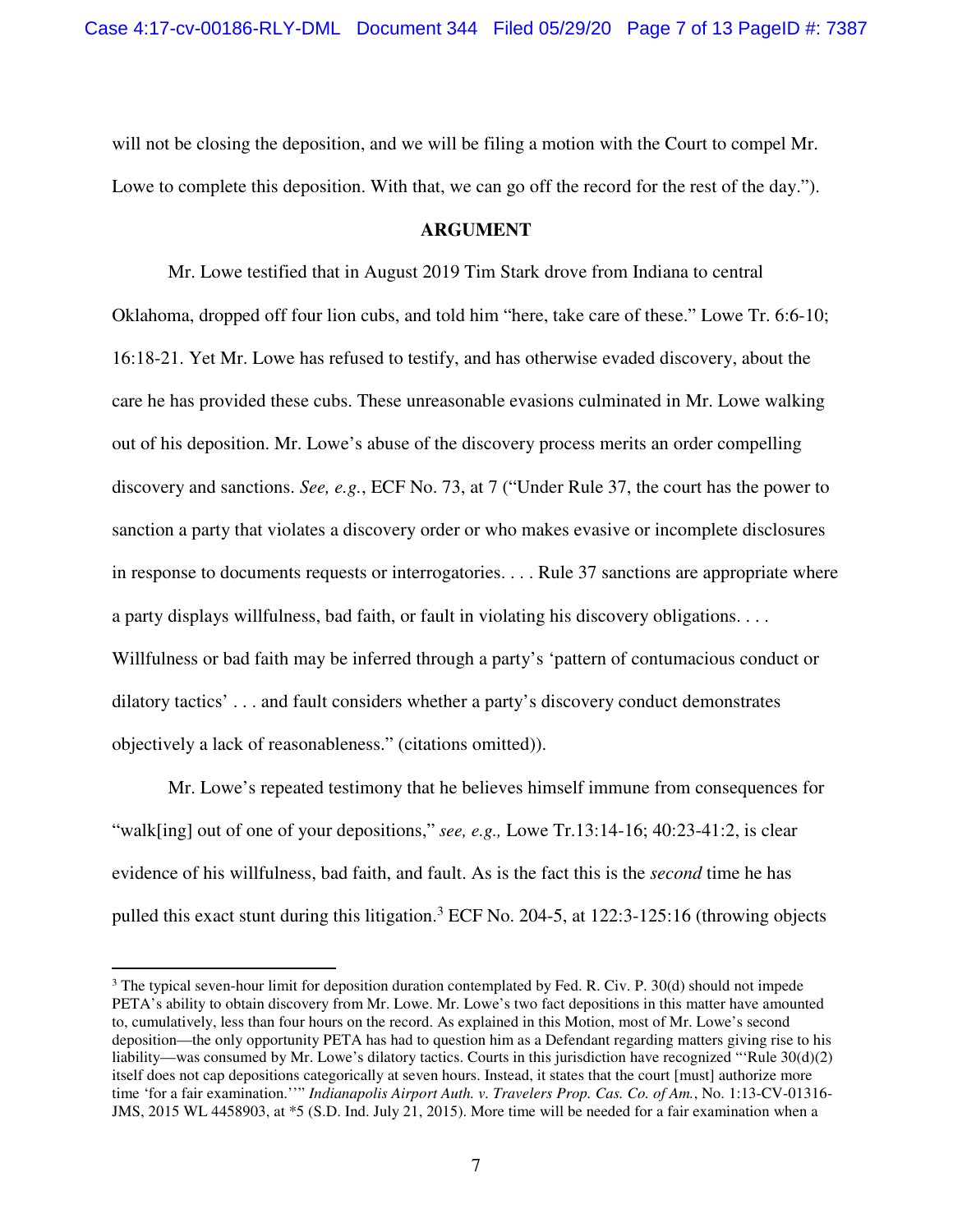across the room and walking out to avoid questions about whether he would ever transfer animals associated with another individual's AWA license).

None of the purported reasons Mr. Lowe provided for evading discovery withstand any degree of scrutiny. These are the reasons Mr. Lowe has offered to justify his failure to participate in discovery:

- The Attorney General of Indiana told him not to disclose information about Tim Stark, Ex. 3, Ex. 4, and Lowe Tr. 10:21-11:5;
- He cannot disclose diet and enrichment plans pertaining to these lions cubs because they are somehow "privileged," Ex. 3 and Ex. 4, and because he believes they can be acquired via the Freedom of Information Act. Ex. 4;
- He cannot disclose medical information about the lion cubs, including the identity of their veterinarian, because it is protected, alternatively, by Oklahoma state law, Ex. 3 and Ex. 4, by instructions from the office of the Attorney General of Indiana, Ex. 3 and Ex. 4, by an Oklahoma state lawsuit between him and Mr. Stark, *id.*, and "by HIPAA." Lowe Tr. 27:2-28:11;
- He does not want to participate in discovery with PETA because "it's none of your f\*cking business." Lowe Tr. 40:18-19 (refusing to disclose who was providing him answers during the deposition); 27:2-3 (refusing to disclose the lion cubs' veterinarian); 28:1-3 (refusing to disclose whether the lion cubs have had any medical issues); 39:111- 20 (refusing to disclose body condition guidelines applicable to the lion cubs); and

-

party's "repeated use of meritless objections bordered on inappropriate and frustrated the efficient use of the allotted deposition time." *Id.*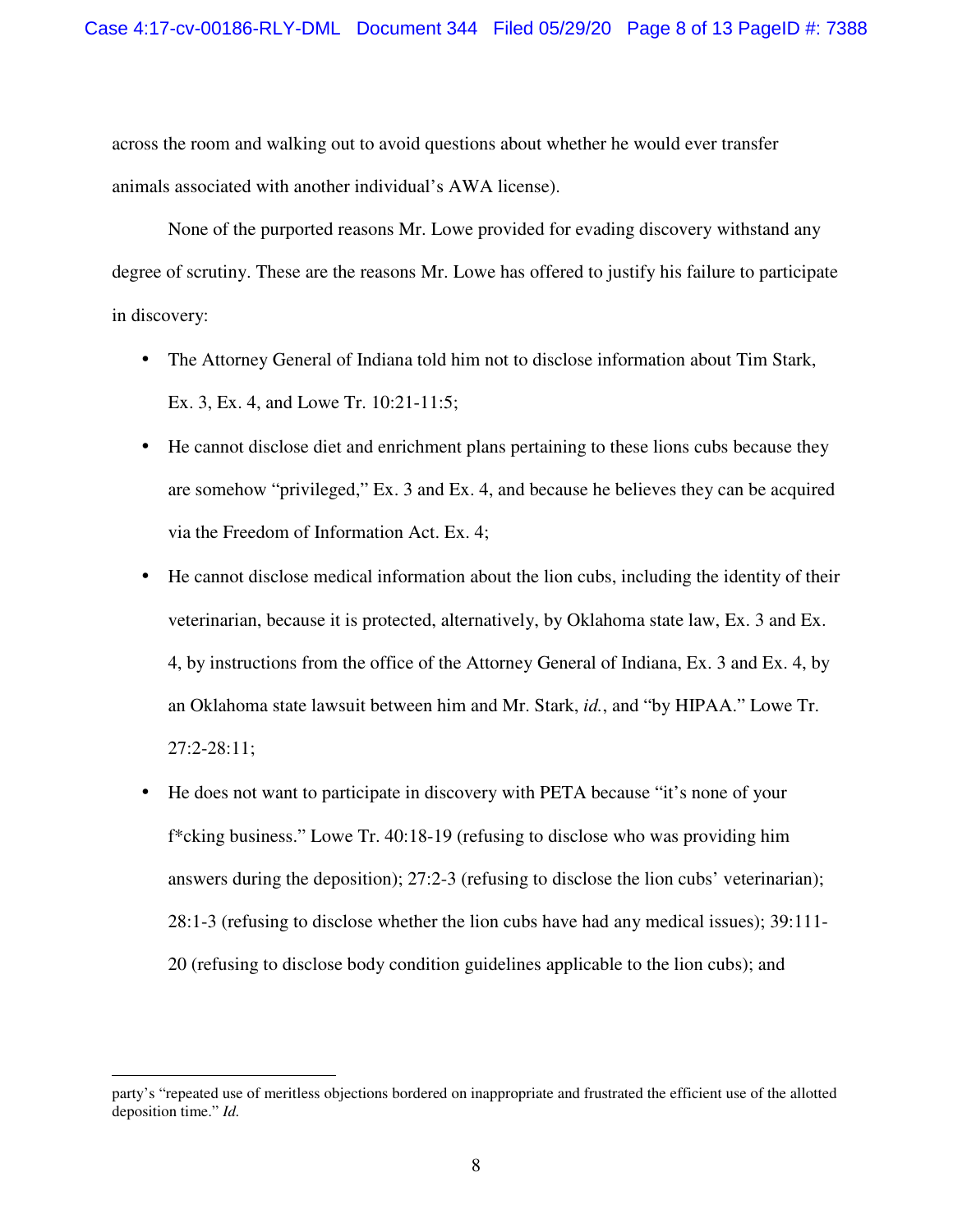• He does not remember or know if relevant evidence he previously bragged about exists. *See, e.g.*, Lowe Tr. 18:9-16 ("I don't remember what I had for breakfast this morning . . . I have no idea if [these recordings are] still around or not.").

To take these evasions in turn:

The Office of Indiana Attorney General Curtis Hill has stated that any suggestion by Mr. Lowe "that he was advised by the Indiana Office of Attorney General to not provide others information about Wildlife in Need and/or Tim Stark . . . . is not true." Ex. 6. When faced with this statement, Mr. Lowe's immediate response was that it "is complete bullsh\*t." Lowe Tr. 12:11-25. After recovering some of his composure, Mr. Lowe suggested that, actually, he "was talking to the Attorney General Curtis Hill." *Id.* at 13:1-10. According to the Office of Indiana Attorney General Curtis Hill, however, "[t]he Indiana Office of Attorney General never provided said direction to Jeff Lowe." Ex. 6. It was immediately after this exchange that Mr. Lowe raised the possibility of walking out of the deposition, challenged PETA to compel his testimony, and said "I'm going to give you a few more minutes, and if you keep asking me questions that you know the answers to, then I'm leaving." Lowe Tr. 13:11-25.

 The fact that materials relevant to Mr. Lowe's involvement in this litigation may also be relevant to separate investigations or prosecutions of Mr. Stark by state or federal officials, or to civil litigation in the state of Oklahoma between Mr. Lowe and Mr. Stark, does not create any kind of discovery privilege. *Cf. Midwest Gas Servs., Inc. v. Indiana Gas Co.*, No. IP 99-690-C-D/F, 2000 WL 760700, at  $*1$  (S.D. Ind. Mar. 7, 2000) (a federal civil investigative demand creates no privilege with respect to the same documents in the hands of the producer).

 It is also not the case that the information or records sought by PETA can be obtained from some other source that is more convenient, less burdensome, or less expensive. These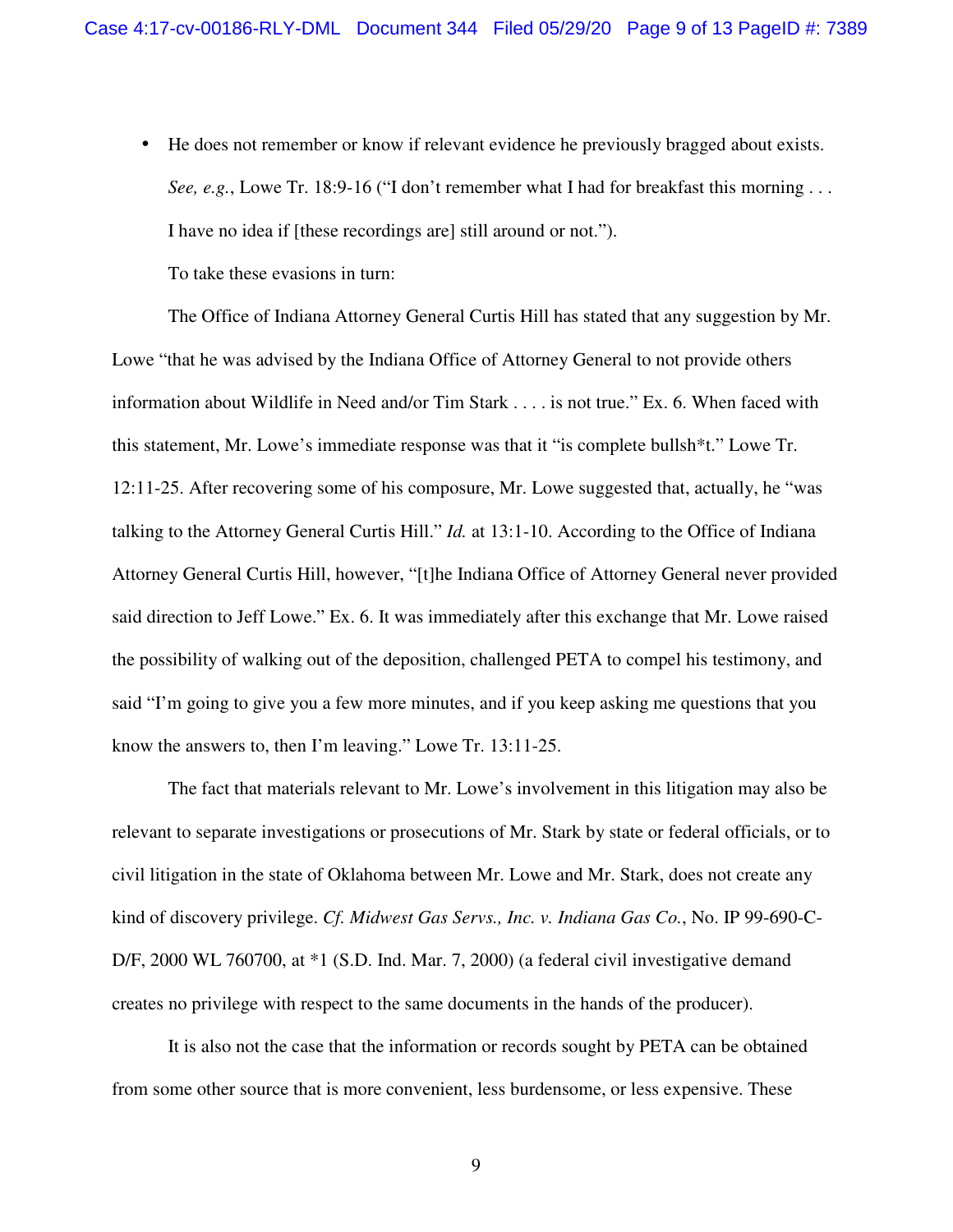records are not available via public records requests. As Mr. Lowe admits, these are not government documents—rather, they are records he maintains in his home. Lowe Tr. 38:14-39:1. *See also, e.g.*, 9 C.F.R. § 2.75 (describing forms to be kept and maintained by exhibitors as required by the AWA).

Mr. Lowe's testimony that Big Cats are "[p]rotected by HIPAA," Lowe Tr. 28:1-7, is further "discovery conduct [that] demonstrates objectively a lack of reasonableness," ECF No. 73, at 7, and that further evinces his willfulness, bad faith, and fault. The Standards for Privacy of Individually Identifiable Health Information under the Health Insurance Portability and Accountability Act ("*HIPAA*") address the use and disclosure of protected individuals' health information by covered entities. 45 C.F.R. §§ 160 and 164. Big Cats are not protected individuals under HIPAA. 45 C.F.R. § 160.103 (defining "individual" as "the person who is the subject of protected health information" and "person" as "a natural person, trust or estate, partnership, corporation, professional association or corporation, or other entity, public or private."). Contrary to Mr. Lowe's assertion that "[HIPAA] protects my medical records and those are my medical records," Lowe Tr. 28:7-8, it is self-evident that Mr. Lowe would not himself be the subject of Big Cat medical records. *Id.* 

No Oklahoma state law forbids the disclosure of records pertaining to animal care. Oklahoma state law is clear that it does not provide grounds for evading discovery in civil litigation. Okla. Stat. tit. 59, § 698.16a (any animal health record protections "shall be waived to the extent that . . . care and treatment of the animal or the nature and extent of injuries to the animal [are] at issue in any civil or criminal proceeding.").

This Court can further infer Mr. Lowe's willfulness, bad faith, and fault from his frequent contradictions of prior statements. *Compare* ECF No. 265-4 ("What [Mr. Stark] didn't know is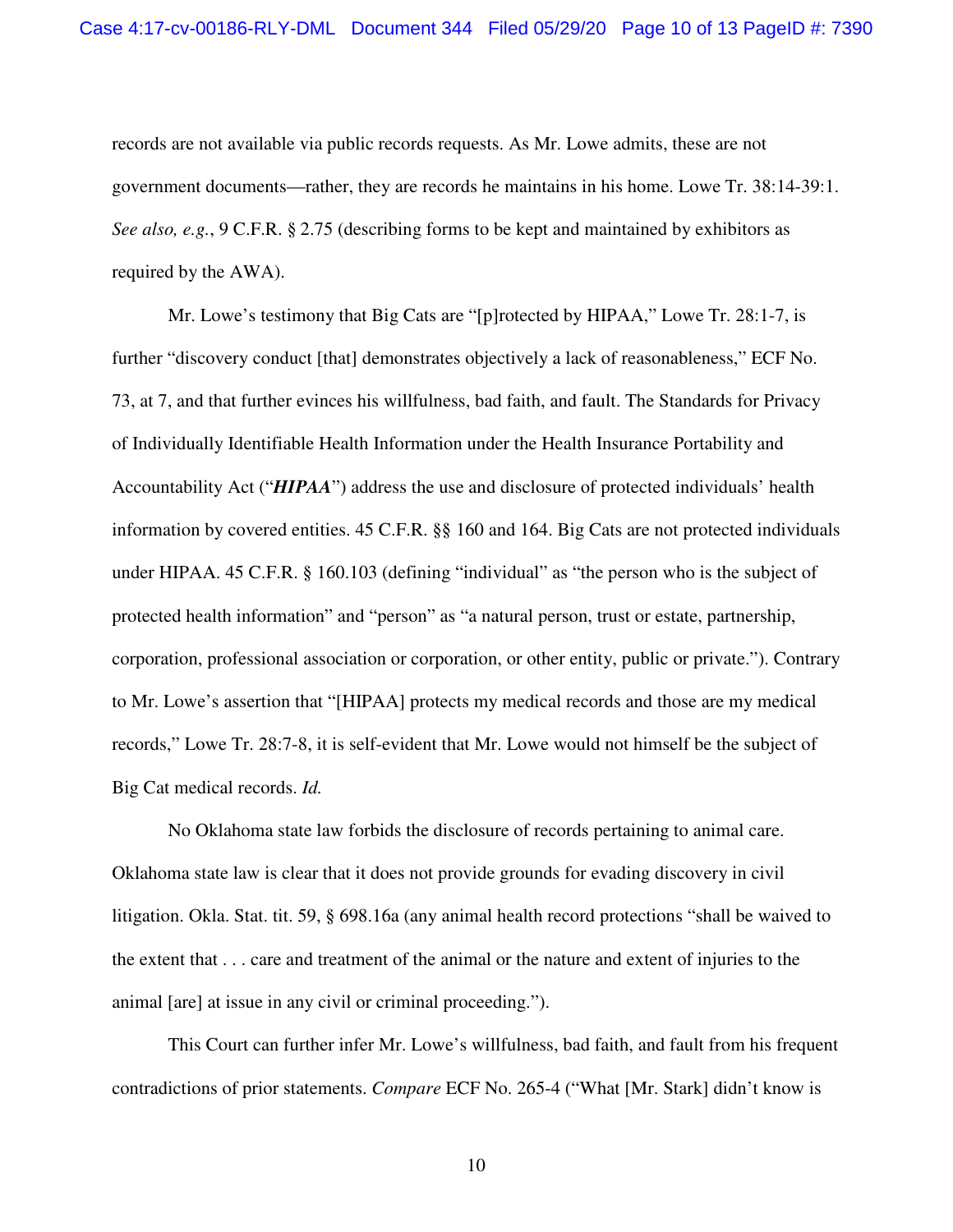that [my wife] recorded him talking about pulling the cubs and asking me to lie to the USDA. I also made sure to text Stark about him pulling cubs against a court order. Those text messages have been turned over to the Indiana [Attorney General] and the Judge in his Federal trial.") *and*  Ex. 3 at 1-2 ("I have no communications or recordings or test [sic] messages with Stark or my wife regarding the big cats [transferred from WIN] . . . I have no documents, videos, audio recordings, or communications with regard to these 4 lion cubs.").

Finally, Mr. Lowe must know that the condition of lion cubs driven more than 800 miles by Mr. Stark from WIN to Oklahoma—in summer heat and within days of birth, during the pendency of this litigation and in violation of a clear court order—is not "none of [PETA's] business." Lowe Tr. 27:2-28:3. PETA seeks relief against Mr. Lowe for "violat[ing] and continu[ing] to violate the [Endangered Species Act] and its implementing regulations by taking certain tigers, lions, and hybrids thereof, within the meaning of the ESA, without a permit, that were previously owned by the WIN Defendants and that have been the subject of this litigation." Amended Complaint, at  $\P$  106. The relevance of discovery regarding these lions' medical history and conditions of confinement at Mr. Lowe's facility to PETA's claims in this litigation could not be clearer.

The health, safety, and welfare of these lions—both when they arrived at Mr. Lowe's facility and since—is also of ongoing relevance to PETA's claims for relief against the other Defendants in this case, who bear responsibility for Mr. Stark dropping these cubs at Mr. Lowe's doorstep with an instruction to "take care of these." Lowe Tr. 16:18-21.

#### **CONCLUSION**

 For the foregoing reasons, PETA respectfully requests the Court enter an order that (1) requires Mr. Lowe sit for his full deposition, and answer questions including, without limitation,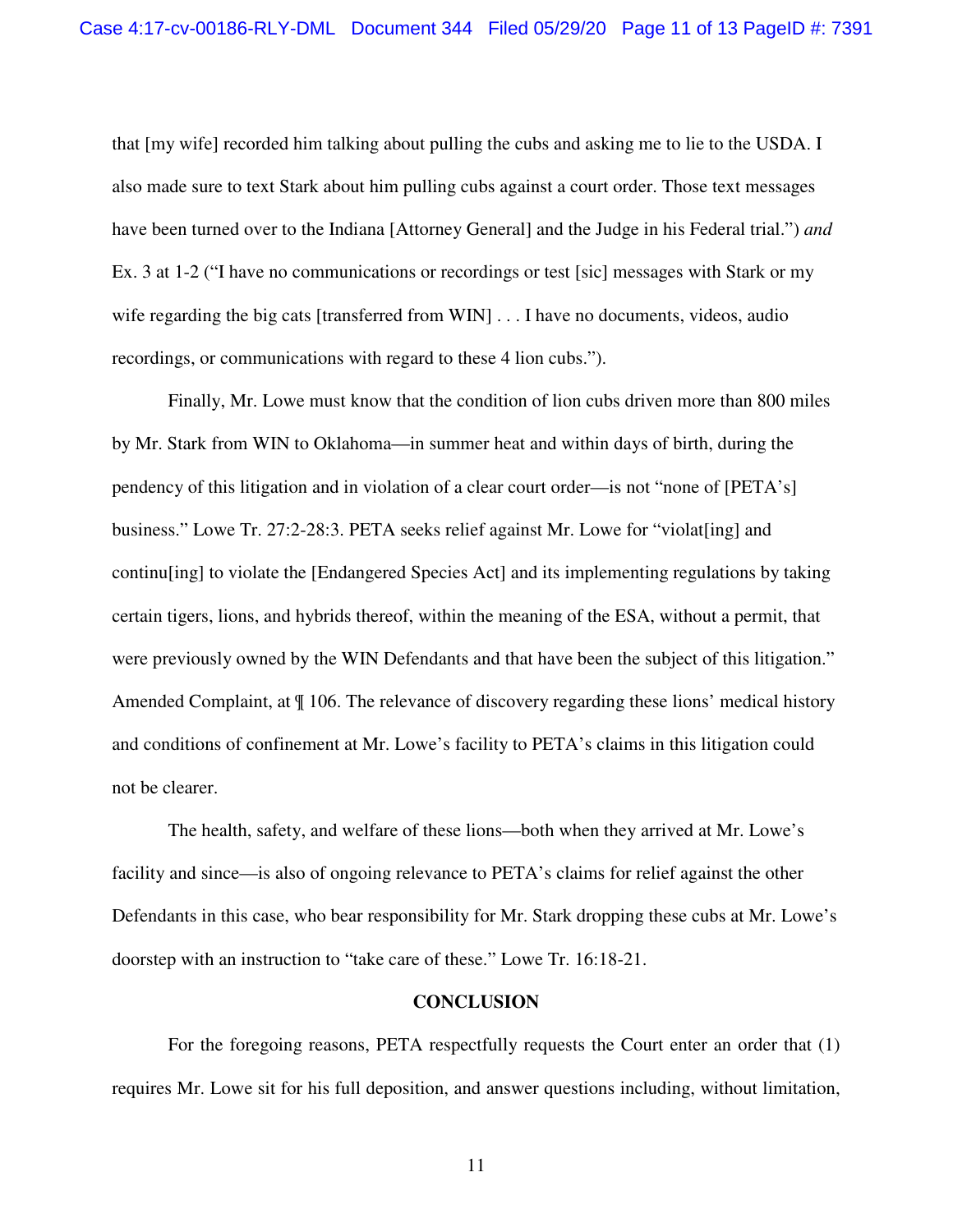those regarding any Big Cats transferred between Mr. Lowe and any other Defendants in this litigation as well as questions pertaining to the conditions of their confinement from the day they were transferred to Mr. Lowe's facility to the present and (2) directs Mr. Lowe to respond without objection to PETA's Interrogatories and Requests for Production. PETA also seeks its reasonable expenses and attorney's fees incurred in bringing this Motion.

Dated: May 29, 2020 Respectfully Submitted,

## **PEOPLE FOR THE ETHICAL TREATMENT OF ANIMALS, INC.**

By: */s/ Paul Olszowka*  One of its Attorneys

Caitlin Hawks Gabriel Walters Asher Smith PETA FOUNDATION 1536 16th Street NW Washington, DC 20036 Phone: (202) 483-7382 caitlinh@petaf.org gabew@petaf.org ashers@petaf.org

Brian W. Lewis Paul T. Olszowka BARNES & THORNBURG LLP One North Wacker Drive Suite 4400 Chicago, Illinois 60606 Telephone: 312- 357-1313 brian.lewis@btlaw.com paul.olszowka@btlaw.com